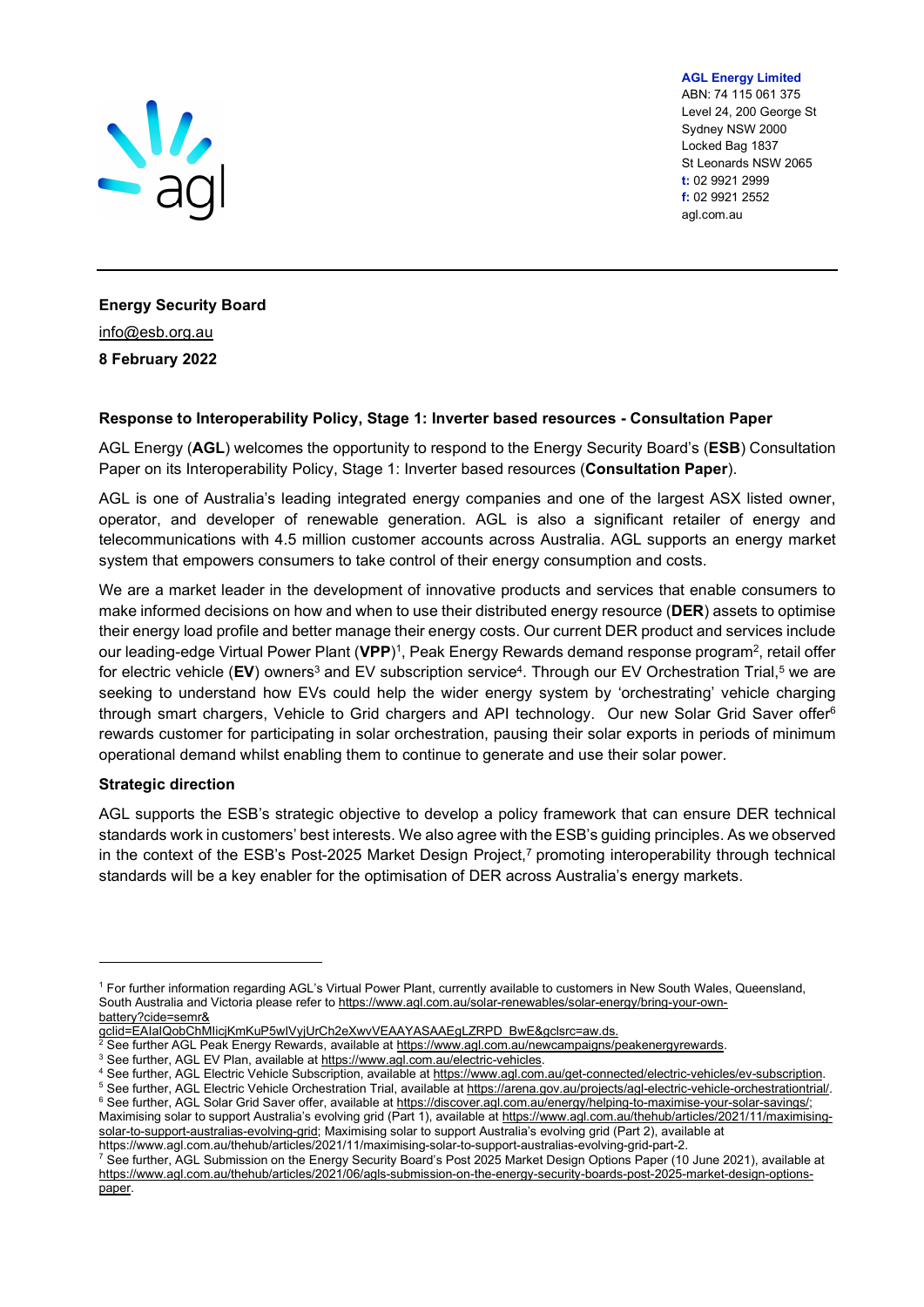

Nevertheless, substantial work remains to establish a national technical standards framework that:

- Promotes customer choice and enable customer participation by aligning with internationally accepted standards, where consistent with Australian energy market structures;
- Supports portability to the extent that the benefits outweigh the costs;
- Enables access to secure and open IT platforms as well as technical DER device capabilities; and
- Aligns with the policy direction towards a market-based framework to allow customers to engage and share in DER value.

While we appreciate the work undertaken to date in the development of the Australian implementation guide for IEEE 2030.5 (CSIP-AUS), we remain concerned that the use cases initially implemented in CSIP-AUS focus on network outcomes without sufficient attention given to aggregator use cases that could support more cost-effective outcomes based on the structure of Australia's energy market system. It will be critical that the standard applied in Australia supports aggregation use cases at the NMI level to facilitate DER co-optimisation across multiple value streams.

The technical standards framework should also be flexibly designed to accommodate alternative communications pathways in the longer-term, as the market for DER services evolves, including to and from individual devices. However, in this context it will remain important that the framework:

- Supports technical service delivery to and from devices;
- Aligns with internationally accepted standards; and
- Provides accurate measurement to support financial transactions between multiple parties in the energy supply chain and ensures consumer confidence.

To ensure alignment with the ESB's guiding principles, we would recommend the policy framework more carefully consider the breadth of not only network, but also customer and market use cases to better facilitate cost-effective outcomes for customers.

## Assessment framework

AGL recommends defining two additional stand-alone features sets, being:

- 1. Customers; and
- 2. Market aggregators.

While the feature sets articulated cover various network and system considerations, they do not sufficiently contemplate customer and market/aggregator use cases to enable customers to maximise the value of their investment through participation in orchestration services. Noting that customers are investing their capital in DER assets and therefore maximising their return on this investment whilst maintaining system security should be the over-arching objective of policy and market development arrangements.

We also recommend the described features be revised to ensure customer use cases are not inadvertently conflated with network ones, that may otherwise impact customer utility and erode the behind-the-meter contestability regulatory framework that is intended to support customer choice.

By way of example, we do not consider it appropriate that grid support DER functions include charge and discharge rate limits. While we appreciate this is intended to contemplate EV charging, we do not consider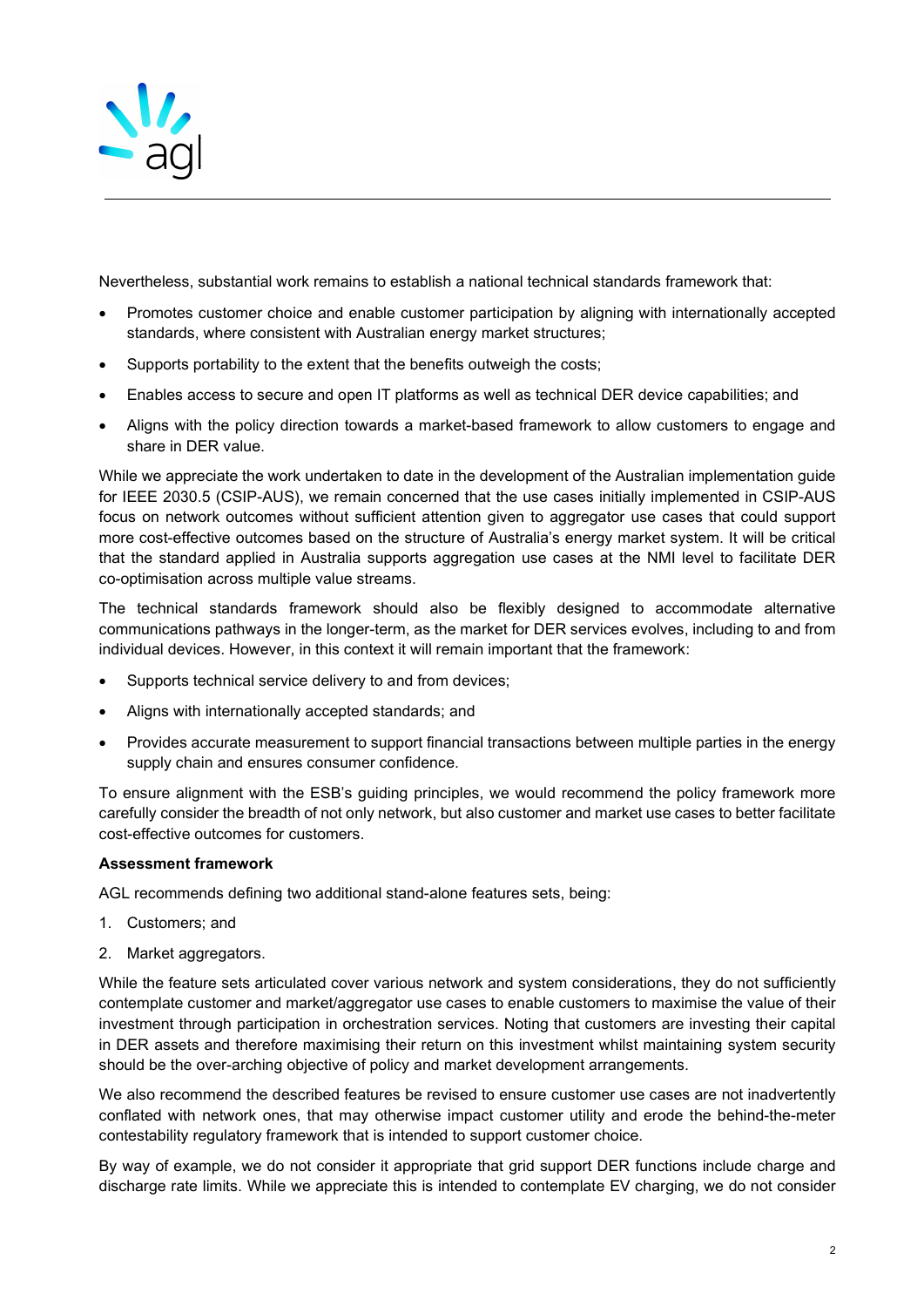

that distribution networks have sufficiently demonstrated the need to constrain household load or proven any strong parallel between EV charging and DER such as solar and batteries. We also note that vehicle to grid (V2G) application is still in a demonstration phase and therefore consider we wait until we obtain insights from these demonstrations to fully inform the regulatory approach. Introducing dynamic connections for EV customers risks imposing additional compliance costs to consumers seeking to install an EV charger without any compensation or demonstrable benefit.

We support the proposed assessment criteria that are intended to support the assessment of individual technical features. Nevertheless, we recommend the policy framework clearly articulate that the criteria will be balanced based on a cost-benefit analysis to ensure customer and market outcomes are provided with sufficient weight against system security and reliability considerations.

# Applicability

AGL considers it important to provide the market with sufficient notice of any new technical standards requirements, to enable compliance and mitigate any impact to consumers who have already investment in DER. We consider that a minimum of 12 months' notice is appropriate in the context of new connected assets. We also recommend that grandfathering provisions typically apply to assets that are already connected, in accordance with the general warranty period timeframes for individual devices and/or requiring compliance with new technical standards only when DER assets are upgraded.

## **Compliance**

AGL supports the ESB's proposed approach to setting a target date for compliance with defined feature sets by reference to the readiness of the industry to adopt and leverage new interoperability standards. We appreciate that timeframes will vary for different feature sets and support an approach that is sequenced, and can evolve over time, having regard to industry readiness and jurisdictional needs.

Nevertheless, we would also recommend the ESB define specific timeframes for all feature sets to ensure some use cases are not neglected or prioritised over others based on specific industry segment priorities. As noted above, the development of the CSIP-AUS illustrates that in the absence of sufficient direction and resourcing, network outcomes risk being prioritised over consumer and market use cases that otherwise support more cost-effective outcomes in the management of Australia's energy market system.

#### Related decisions

With respect to systems and processes that could support customers easily switching providers, we would recommend the ESB and energy market bodies consider the customer churn process in relation to each market participant category, particularly the new Integrated Resource Provider category, to ensure that customers have an ability to churn and that a competitive market is maintained.

We also consider that customers' ability to churn should in part be mediated through a fit-for-purpose consumer protections and retail authorisation framework for DER services providers that ensures customers are provided with a level of consistency on fundamentals irrespective of the energy service or product provider.

Beyond the matters discussed in the Consultation Paper, we would recommend the policy framework more clearly articulate role and responsibilities in the implementation of technical standards, drawing direct linkages with the feature sets articulated.